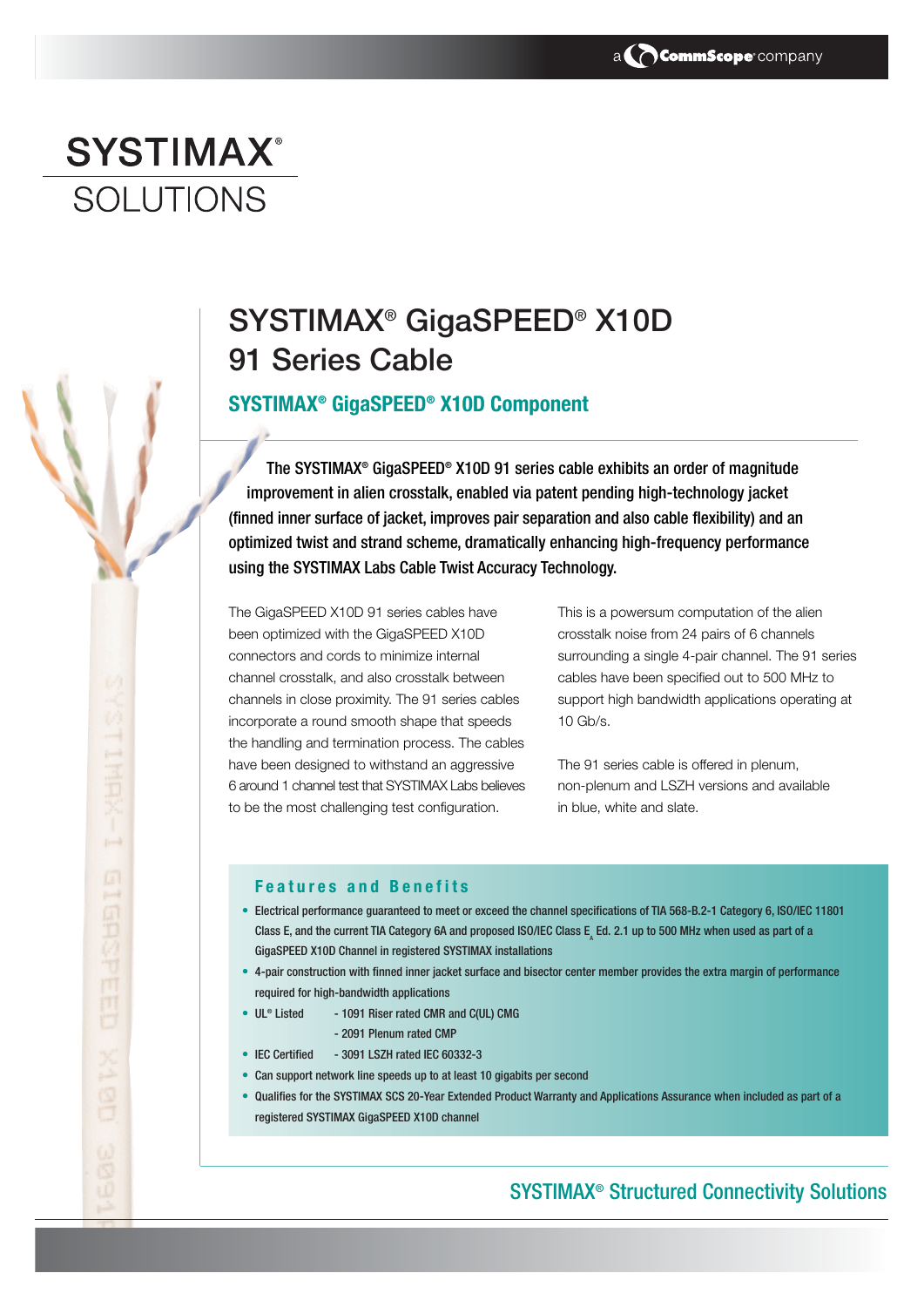### **Performance Specifications <sup>1</sup>**

| <b>Electrical Parameter</b> | <b>Guaranteed Channel Margins to ISO/IEC 11801:2002</b><br>"Class E"(1 - 250 MHz) | <b>Guaranteed Channel Margins to Draft ISO/IEC 11801Edition 2.1</b><br>Class $E_{\lambda}$ (1 - 500 MHz) |
|-----------------------------|-----------------------------------------------------------------------------------|----------------------------------------------------------------------------------------------------------|
| <b>Insertion Loss</b>       | 5 %                                                                               | 2%                                                                                                       |
| <b>NEXT</b>                 | 6 dB                                                                              | 1 dB                                                                                                     |
| <b>PSNEXT</b>               | $7.5 \text{ dB}$                                                                  | $2.5$ dB                                                                                                 |
| <b>ELFEXT</b>               | 6 dB                                                                              | 6 dB                                                                                                     |
| <b>PSELFEXT</b>             | 8 dB                                                                              | 8 dB                                                                                                     |
| <b>Return Loss</b>          | 3 dB                                                                              | 0 dB                                                                                                     |
| <b>PSANEXT</b>              | N/A                                                                               | 0 dB                                                                                                     |
| <b>PSAELFEXT</b>            | N/A                                                                               | 0 dB                                                                                                     |

<sup>1</sup> Note: Guaranteed margins when used as part of a GigaSPEED X10D Channel in registered SYSTIMAX installations.



## **Physical Specifications**

| <b>Dimensions</b>                               |                                       |  |  |
|-------------------------------------------------|---------------------------------------|--|--|
| Weight:                                         | 1091: 39.0 lb (17.7 kg)               |  |  |
|                                                 | 2091: 47.3 lb (21.5 kg)               |  |  |
|                                                 | 3091: 39.9 lb (18.1 kg)               |  |  |
| <b>Outside Diameter:</b>                        | 1091: 0.31 in (7.87 mm)               |  |  |
|                                                 | 2091: 0.31 in (7.87 mm)               |  |  |
|                                                 | 3091: 0.31 in (7.87 mm)               |  |  |
| <b>Conductor Diameter:</b>                      | 23 AWG                                |  |  |
| <b>Insulation Type:</b>                         | 1091: High-density Polyethylene       |  |  |
|                                                 | 2091: Fluorinated-Ethylene-Propylene  |  |  |
|                                                 | 3091: High-density Polyethylene       |  |  |
| Jacket Material:                                | 1091: PVC                             |  |  |
|                                                 | 2091: Low Smoke PVC                   |  |  |
|                                                 | 3091: Low Smoke Zero Halogen compound |  |  |
| <b>Maximum Pulling Tension:</b>                 | 25 lbs.                               |  |  |
| Nom. Velocity of Propagation @ 10 MHz:          | 1091: 0.65 2091: 0.68<br>3091: 0.65   |  |  |
| Max DC Resistance:                              | 9.83 Ohms/100m                        |  |  |
| Mutual Capacitance @ 1kHz:                      | 1091: 5.5 nF/100m                     |  |  |
|                                                 | 2091: 5.2 nF/100m                     |  |  |
|                                                 | 3091: 5.5 nF/100m                     |  |  |
| <b>Operating Temperature:</b>                   | $-20$ to $60^{\circ}$ C               |  |  |
| UL Type:                                        | 1091: CMR & CMG 2091: CMP             |  |  |
| LSZH (3091) Compliant with the Following Tests: | IEC 60754 Part 2,                     |  |  |
|                                                 | IEC 61034 Part 2,                     |  |  |
|                                                 | IEC 60332 Part 3                      |  |  |